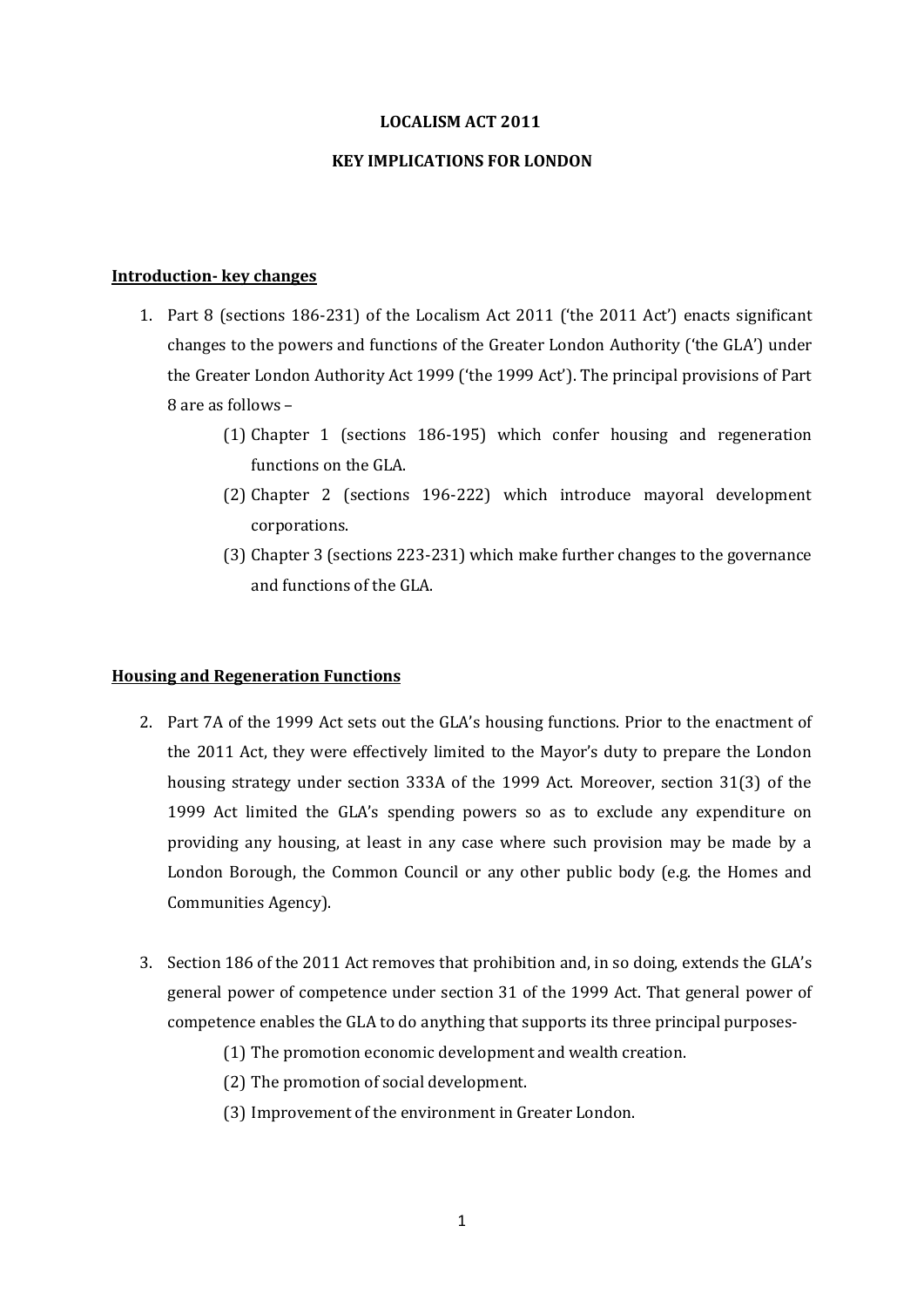- 4. In the exercise of this general power of competence, the Greater London Authority may now incur housing expenditure, including the provision and management of housing, whether or not such housing may also be provided by a London Borough, the Common Council or any other public body. The GLA's powers have also been extended to empower it to incur educational expenditure on sponsoring or facilitating the sponsorship of academies.
- 5. These new expenditure powers are complemented by sections 187-189 of the 2011 Act. Those provisions –
	- (1) Confer extensive new housing and regeneration powers and functions on the GLA.
	- (2) Confer responsibility upon the GLA for housing functions in Greater London hitherto undertaken by the Homes and Communities Agency ('the HCA').
	- (3) Extend the scope of the Mayor's London housing strategy to reflect the transfer to the GLA of the HCA's housing functions in Greater London.
- 6. Section 187 of the 2011 Act introduces the following new provisions 9as sections 333ZA-ZJ) into Part 7A of the 1999 Act.
	- A power for the GLA compulsorily to purchase land and proprietary rights for housing and regeneration purposes, subject to authorisation by the Secretary of State. Exercise of those powers is subject to the procedures and incidental powers, set out in schedules 2 and 3 to the Housing and Regeneration Act 2008, that govern the process of acquisition, ancillary arrangements and the interests of statutory undertakers.
	- A prohibition on the GLA's disposal of land held for housing and regeneration purposes (other than by way of short tenancy) for less than the best consideration which can reasonably be obtained, without the consent of the Secretary of State.
	- A power of entry for survey in connection with compulsory purchase and land compensation.
	- A duty on the GLA to ensure that when any housing or land that it acquires, develops or disposes for low cost rental accommodation is made available for rent the landlord is a "relevant provider of social housing" and thus subject to regulation. This social housing duty applies also in cases where the GLA provides infrastructure or gives financial assistance, on condition that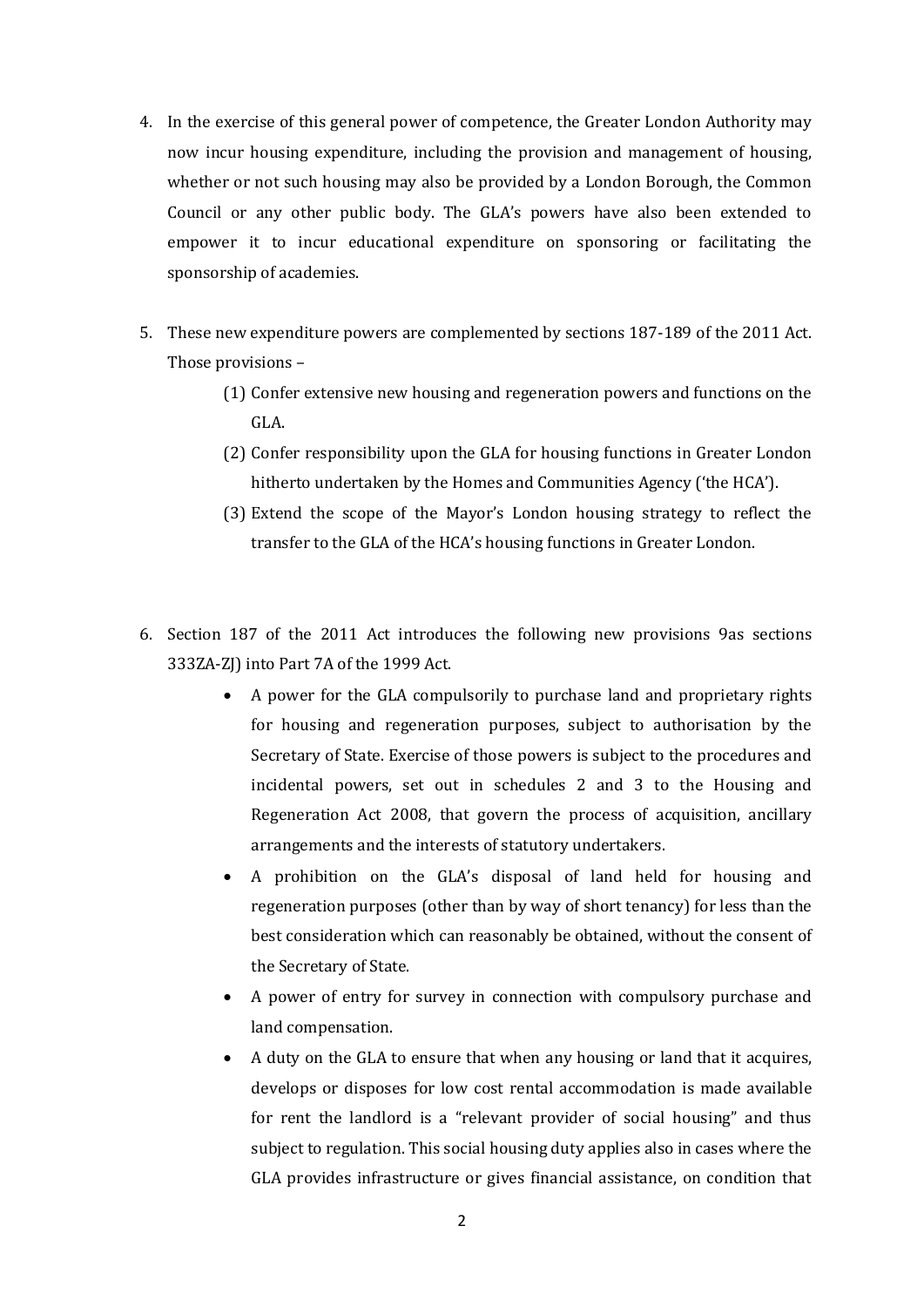low cost rental accommodation is provided. In relation to social housing located in Greater London, repayments of grant are to be made to the GLA and not the Homes and Communities Agency and that repaid grant monies received by the Greater London Authority may only be spent by it on providing social housing financial assistance to registered providers.

- Provisions governing the relationship between the GLA and the Regulator of Social Housing; in particular, a power enabling the Regulator to limit the giving by the GLA of financial assistance in connection with social housing to a specified registered provider. The purpose of this power is to prevent financial assistance from being given to a registered provider where there are serious concerns about mismanagement or about the viability of that organisation.
- Provisions governing the transfer to the GLA and subsequent disposal or realisation of property rights and liabilities from an urban development corporation and other similar bodies.
- Provision to enable the Secretary of State, with the consent of Treasury, to make payment of grants to the GLA for its housing and regeneration functions.
- 7. Section 188 of the 2011 Act extends the provisions of section 333A of the 1999 Act as regards the Mayor's London housing strategy. These changes reflect the transfer to the GLA of the housing functions in Greater London for which the HCA has previously been responsible. They therefore require the Mayor to set out his proposals for expenditure and financial assistance for housing provision and meeting housing needs in Greater London. Section 189 of the 2011 Act effect the exclusion of Greater London from the HCA's statutory objects under the Housing and Regeneration Act 2008. Section 190 of the 2011 Act enables the Secretary of State to make a property transfer scheme to govern the transfer of property from the HCA to the GLA (or another specified body).
- 8. Section 191 of the 2011 Act provides for the abolition of the London Development Agency and the necessary consequential arrangements for the transfer of property and functions to the GLA (or another specified body).
- 9. Section 192 of the 2011 Act introduces Part 7B (section 333F) into the 1999 Act. Part 7F requires the Mayor to prepare and publish an 'Economic development strategy for London'. The strategy must contain the Mayor's assessment of economic conditions in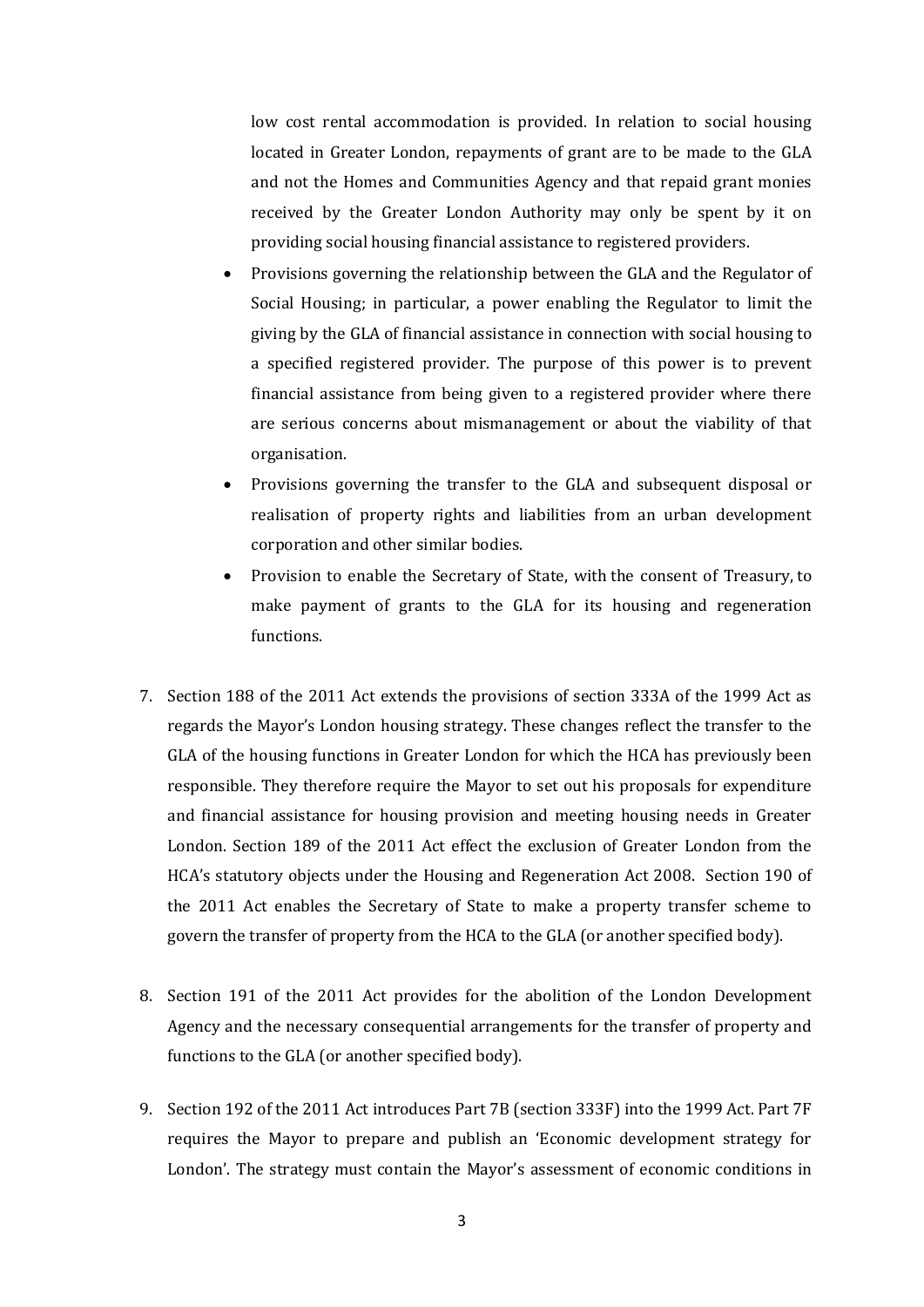London and his policies and proposals for London's economic development and regeneration. He is required to consult representative bodies of both employers and employees in London. The Secretary of State has powers to issue guidance and directions in relation to the contents of the new strategy. This new arrangement replaces the duty of the LDA to prepare a strategy under the Regional Development Agencies Act 2008.

10. Sections 194-195 of the 2011 Act makes detailed arrangements for transfer schemes.

## **Mayoral Development Corporations**

- 11. The scheme of chapter 2 of part 8 of the 2011 Act is as follows
	- (1) Sections 197-200 provide for the designation and areas of Mayoral development areas and the establishment of Mayoral Development Corporations ('MDCs').
	- (2) Section 201 of the 2011 Act sets out the objects and powers of an MDC.
	- (3) Sections 202-205 of the 2011 Act provide for the discharge of planning and infrastructure functions within the area of an MDC.
	- (4) Sections 206-210 of the 2011 Act provide for the discharge of land functions within the area of an MDC.
	- (5) Sections 211-214 of the 2011 Act provide for the discharge of other functions within the area of an MDC.
	- (6) Sections 215-217 of the 2011 Act provide for the dissolution of an MDC.
	- (7) Sections 218-222 of the 2011 Act make other general provisions in relation to MDCs and Mayoral development areas.

### *Designation and establishment of MDCs*

12. Section 197 of the 2011 Act sets out the procedure for designating an MDC. The Mayor may designate any area of land in Greater London as an MDC. The principal basis upon which he must exercise that power is set out in subsection 197(3)(a). He must consider designation to be expedient for furthering any one or more of the GLA's principal purposes stated in section 30(2) of the 1999 Act. Prior to designation, the Mayor must consult specified bodies and individuals on his proposals and prepare a draft designation document to be laid before the London Assembly. Following designation, the Mayor must publicise that fact and notify the Secretary of State.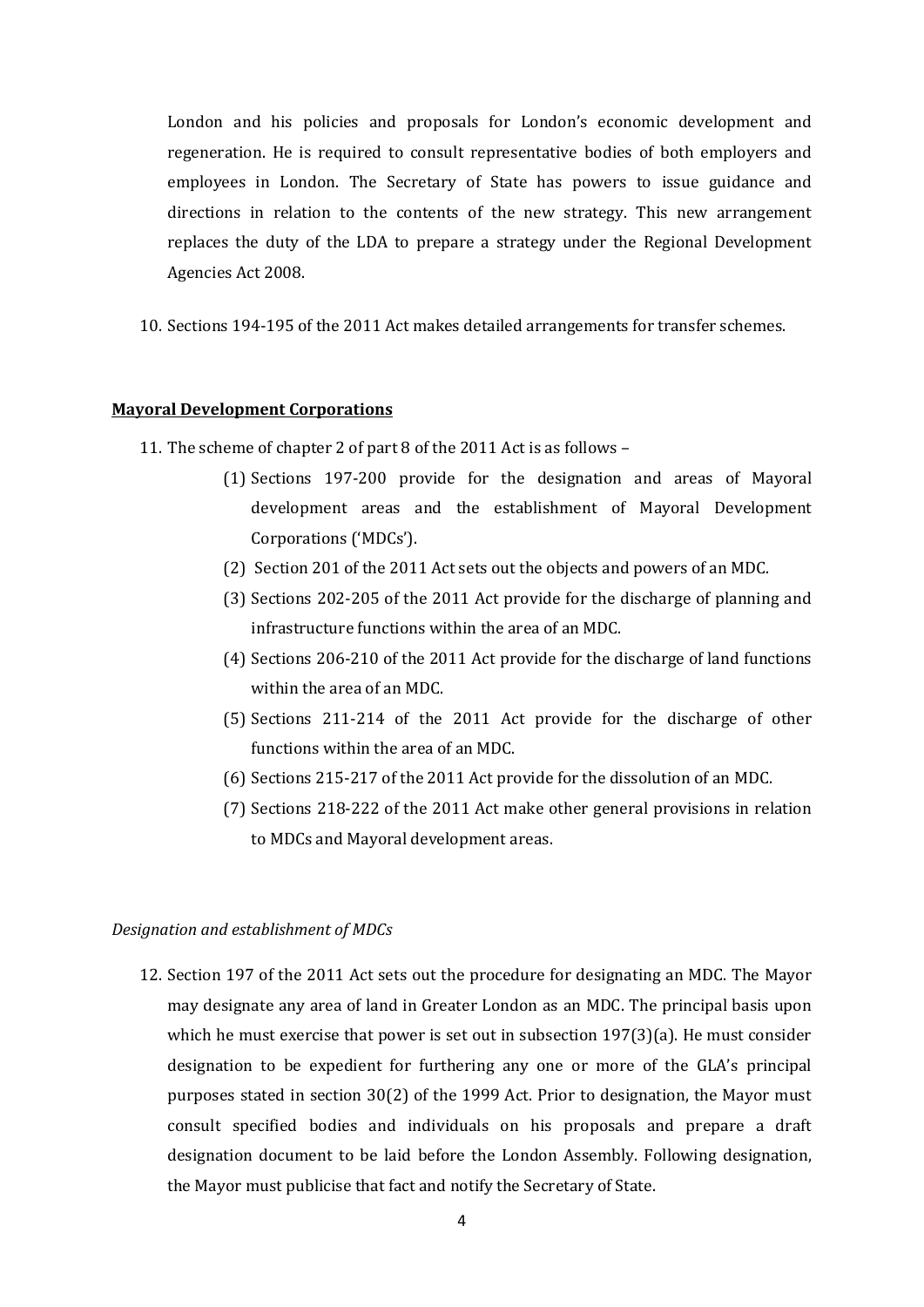- 13. Following notification, the Secretary of State must make an order for the establishment of the MDC for the designated area. Section 198 of and schedule 21 to the 2011 Act make detailed provision for the terms of establishment of an MDC.
- 14. Section 199 of the 2011 Act empowers the Mayor to alter the boundaries of a Mayoral development area so as to exclude any area of land from the designated area. Such action also requires consultation with specified bodies and persons, publicity and notification to the Secretary of State. The latter must give effect to the alteration by order.
- 15. Section 200 of the 2011 Act empowers the Secretary of State to make a property transfer scheme in relation to an MDC. Again, there are prescribed consultation and publicity requirements.

## *Objects and powers of an MDC*

16. Section 201(1) of the 2011 Act states that the object of an MDC is to secure the regeneration of its designated area. An MDC has a general power to do anything it considers appropriate for the purposes of its object or for incidental purposes. The Mayor may also confer specific powers upon an MDC. Such powers must also be exercised for the purposes of its object or for incidental purposes.

## *Planning and infrastructure functions of an MDC*

- 17. Section 202 of the 2011 Act empowers the Mayor to transfer to an MDC the statutory plan making, development control and neighbourhood planning functions for the whole or any part of its designated area. The Mayor must consult on his proposals for these purposes. He may subsequently vary those arrangements and may make different provisions for different areas. Section 204 empowers the Mayor to restrict or to remove any such planning functions currently exercisable by an MDC.
- 18. Under section 203 of the 2011 Act, and MDC acting as local planning authority may arrange for the discharge of any of its development control or plan making functions by a Borough Council or the Common Council. Such bodies may in turn arrange for the discharge of those functions by delegated officers or committees.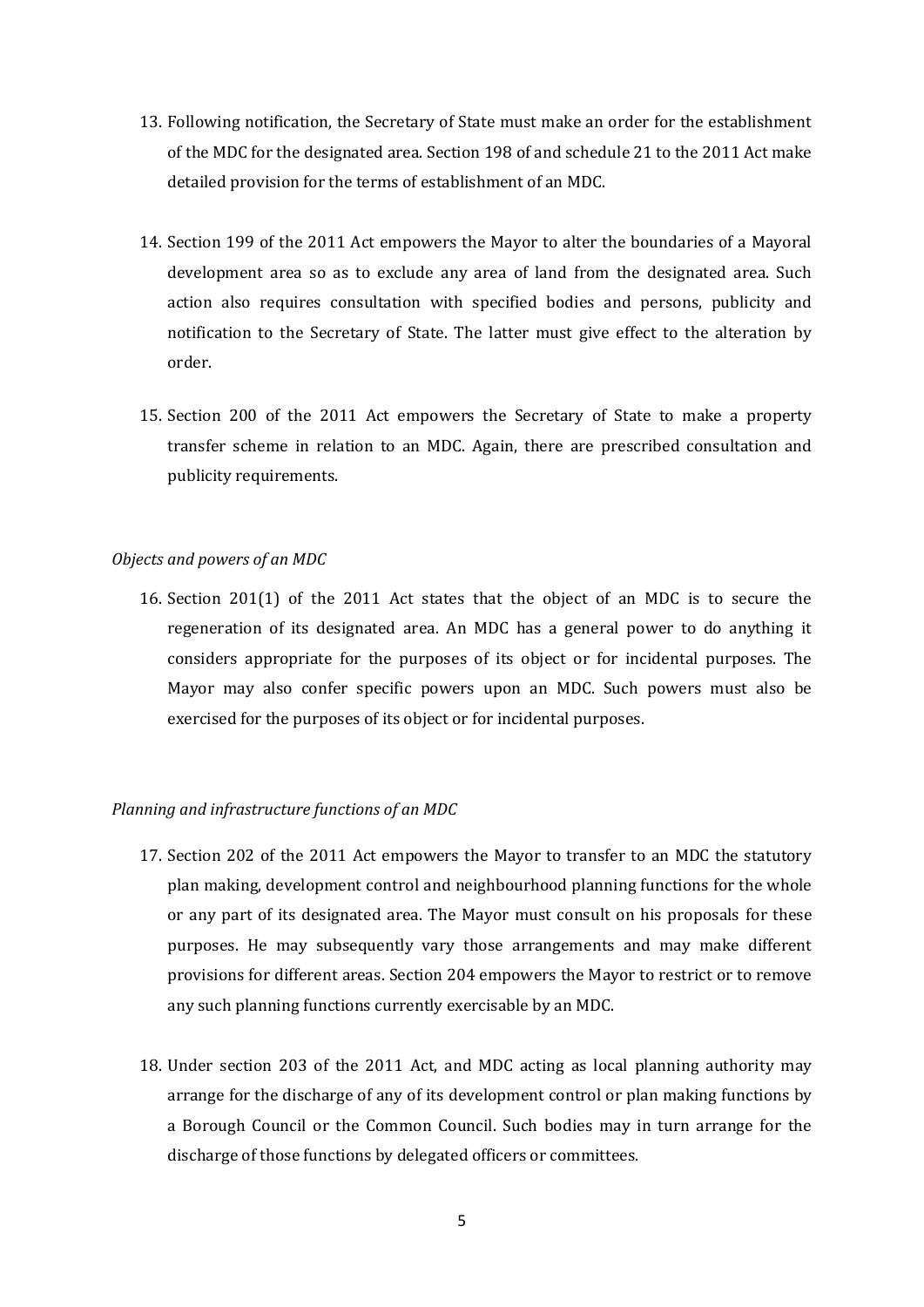19. Section 205 of the 2011 Act empowers an MDC to provide or to facilitate the provision of any of the wide range of infrastructure described in that section. Provision may include acquisition, construction, conversion, improvement or repair.

## *Land functions of an MDC*

- 20. Section 206 of the 2011 Act confers on an MDC wide ranging powers in relation to the regeneration and development of land; and bringing land into effective or more effective use.
- 21. Section 207 empowers an MDC to acquire by agreement land in its area or elsewhere. With the consent of the Mayor, an MDC may be authorised by the Secretary of State compulsorily to purchase any land or any new rights over land within its area or elsewhere in Greater London. The section sets out the statutory process for that purpose. Section 208 makes further detailed provisions in relation to an MDC's powers of compulsory purchase.
- 22. Section 209 empowers an MDC to dispose of land in any way that it considers appropriate. However, an MDC is prohibited from disposing of any land (save by way of short tenancy or leasehold residue) other than for the best consideration that may reasonably be obtained, without the consent of the Mayor. Disposal of any land acquired compulsorily also requires the Mayor's consent.
- 23. Section 210 confers a power of entry for survey upon an MDC.

### *Other functions of an MDC*

- 24. Section 211 of the 2011 Act empowers an MDC to adopt any private street in its area upon which any street works have been carried out. Its decision to adopt is subject to rights of appeal to the Secretary of State.
- 25. Section 212 empowers an MDC to carry on any business and, with the Mayor's consent, to form or to acquire an interest in any corporate body. Any such activities must remain within the scope of the MDC's stated powers and borrowing by a subsidiary company of an MDC is subject to regulations by the Mayor. Section 213 empowers an MDC, subject to the Mayor's consent, to give financial assistance in various stipulated ways to any person. Section 214 empowers the Mayor to transfer to an MDC powers to grant certain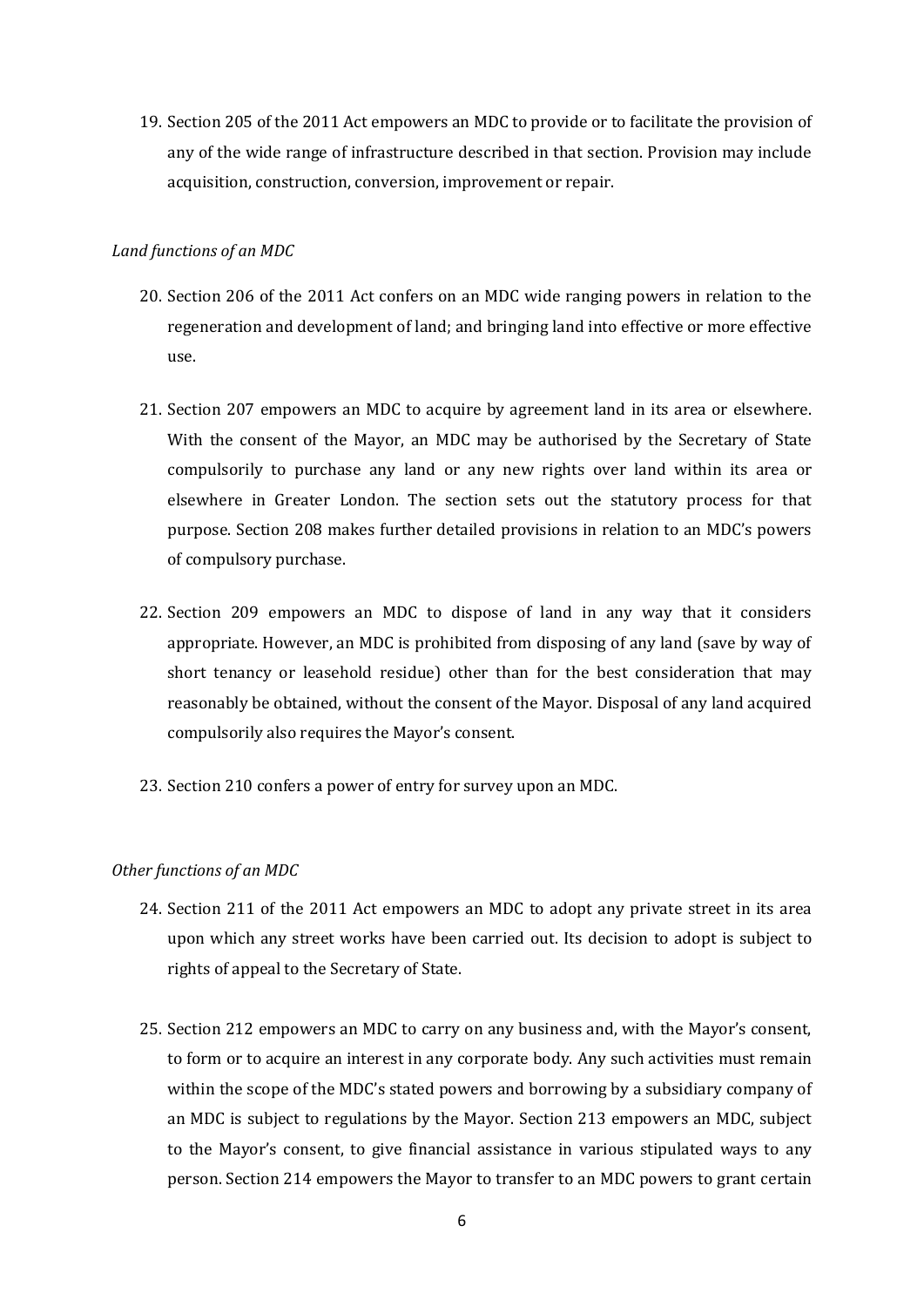powers of discretionary relief from non-domestic rates that would otherwise by exercisable by the billing authority.

## *Dissolution of an MDC*

26. Section 215 of the 2011 Act requires the Mayor to keep the continuing existence of an MDC under review. Sections 216 and 217 provide for the statutory arrangements for dissolving an MDC. Dissolution is given effect by the Secretary of State's revocation of the order which established the MDC. Thereupon the Mayor must revoke the designation of the development area in question.

#### *General provisions*

- 27. Sections 218 of the 2011 Act provides for property transfer schemes in connection with an MDC.
- 28. Section 219 empowers the Mayor to issue guidance to an MDC in relation to its exercise of its functions. Such guidance must be subject to prior consultation and publicity and may be later revoked, varied and replaced. The MDC is required to have regard to any such current guidance in exercising its functions.
- 29. Section 220 empowers the Mayor to issue general or specific directions to an MDC as to the exercise of any of its functions. Such guidance must be publicised and may be later revoked, varied and replaced. The MDC is required to have regard to any such current directions in exercising its functions.
- 30. Section 221 deals with consents. Consents may be unconditional or subject to conditions, general or specific. The Mayor may vary or revoke any consent but must give notice of that fact in order for it to be effective.
- 31. Section 222 and schedule 22 make consequential amendments.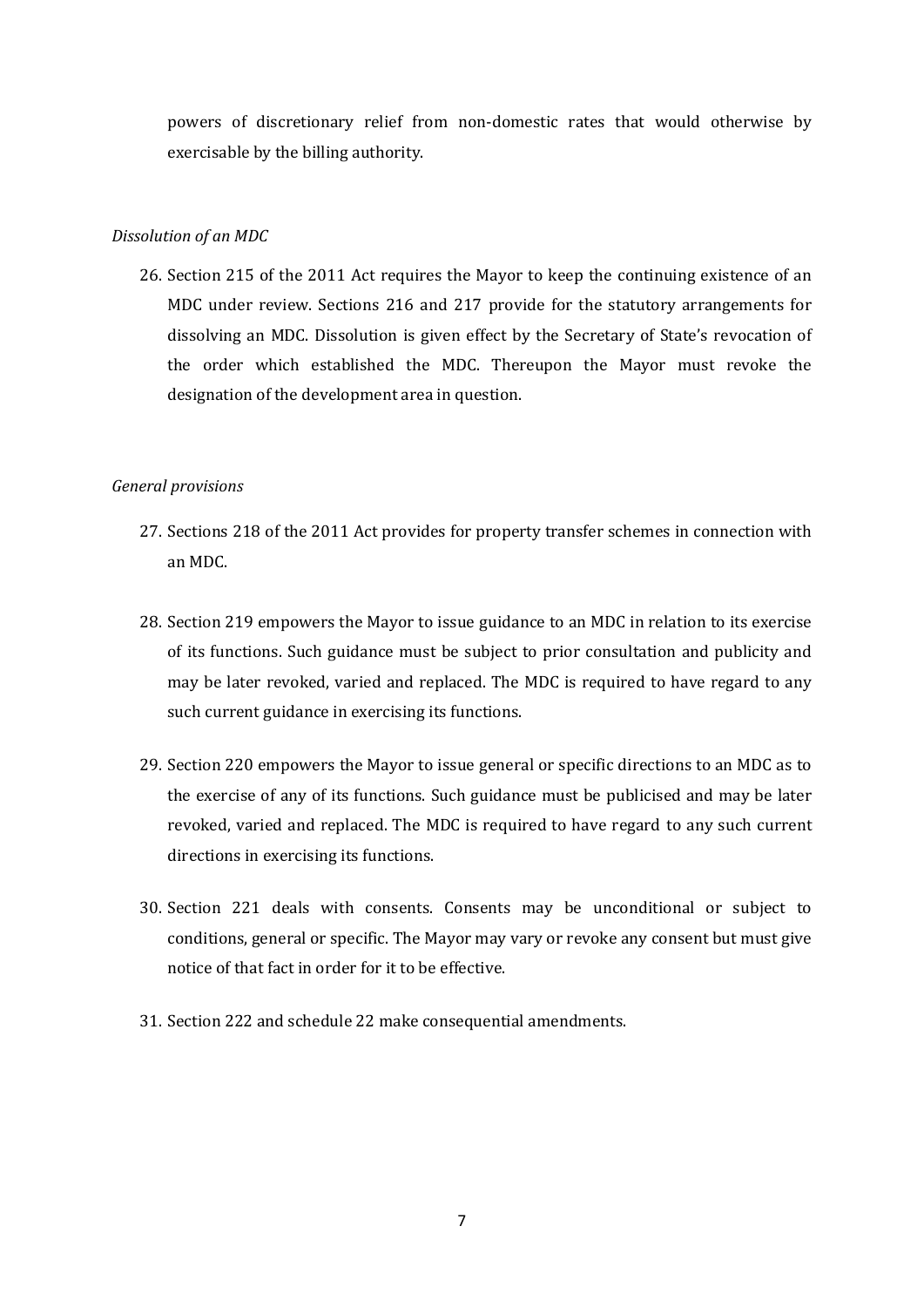## **Changes to governance and functions of the GLA**

- 32. Section 223 of the 2011 Act introduces a new section 39A into the 1999 Act. Section 39A confers on a Government Minister a power to delegate to the Mayor any of the Minister's eligible functions. The Minister in question must be satisfied that the function in question can appropriately be exercised by the Mayor. Any such delegation must be agreed to by the Mayor. The power excludes delegation of any function that consists of a power to make regulations or other legislative instruments or a power to fix fees or charges.
- 33. Section 224 of the 2011 Act inserts section 34A into the 1999 Act. Section 34A empowers the GLA to carry on specified activities for a commercial purpose. The activities in question are to be specified in regulations made by the Secretary of State with the Treasury's consent. Any such activity must be carried on through a taxable body, to ensure tax parity with the private sector. Otherwise the activity in question will in any event be treated as taxable.
- 34. Section 225 of the 2011 Act inserts sections 351A-C into the 1999 Act. These new provisions provide for the consolidation of the current environmental strategies that the Mayor must publish into a single 'London Environment Strategy'. The Secretary of State is given the power to issue guidance to the Mayor on the preparation and content of that Strategy. Where the Secretary of State considers that any of the following conditions is satisfied in relation to any provisions of the London Environment Strategy, he may give the Mayor a direction as to the content of those provisions-
	- (1) The provisions are inconsistent with any Government policies with respect to the matters to which they relate and the inconsistency would have a detrimental effect on achieving any of the objectives of those policies.
	- (2) The provisions or their implementation are likely to be detrimental to any area outside Greater London.
	- (3) The provisions are inconsistent with any EU obligation of the UK.

A direction under this section may require the Mayor to make specified revisions of the London Environmental Strategy. The power of the Secretary of State to give a direction under this section may only be exercised after consultation with the Mayor. Where the Secretary of State gives a direction under this section, the Mayor must comply with the direction.